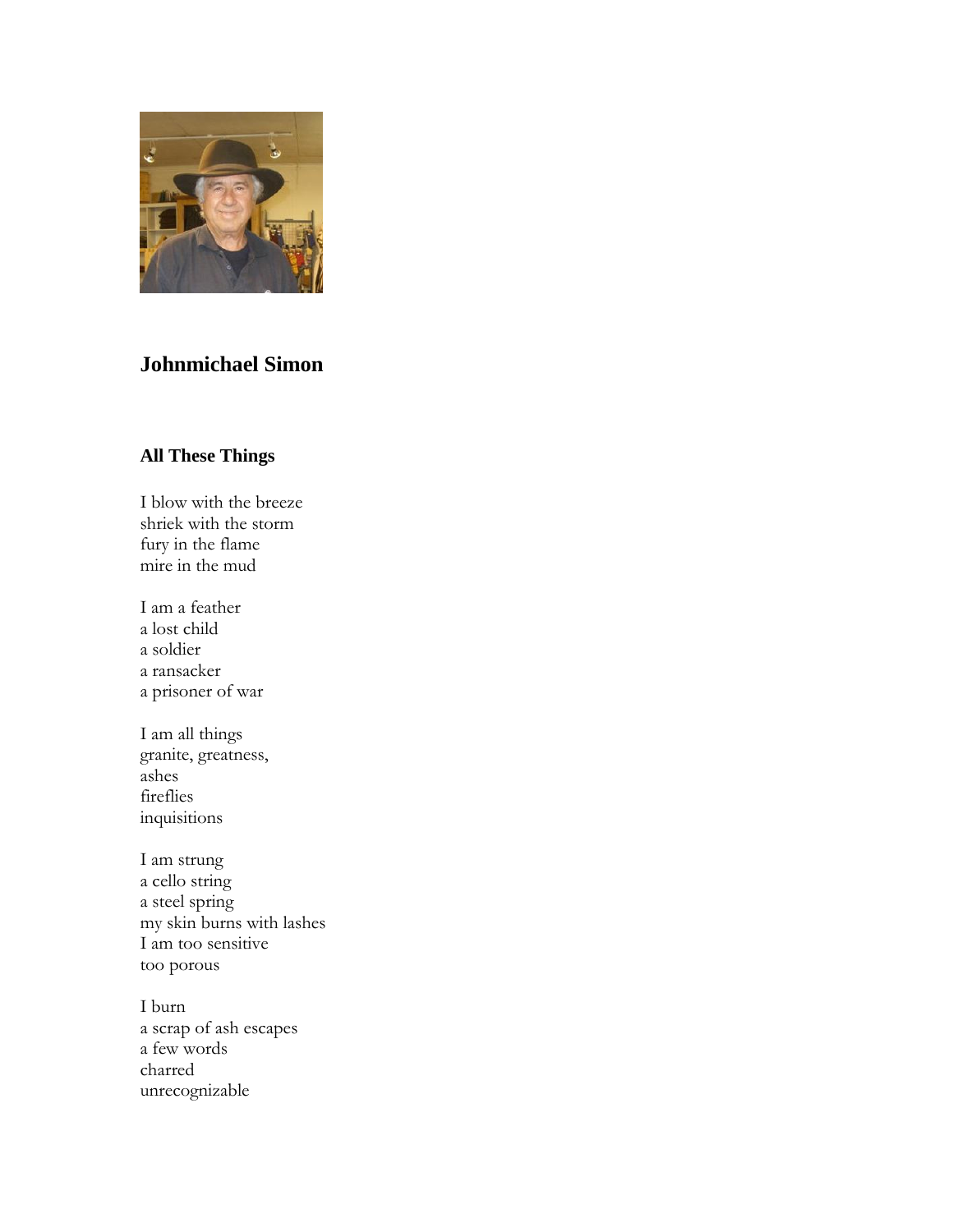I am the last note of an adagio heard by an old man on the stair

## **Madame Tabac**

Seductive lady of languor I undress you with my eyes your skin a Virginia leaf your golden hair Perique your matted Turkish desire a hint of figs

Wrapped and rolled curling to blue cloud skirt sheathed silver see-through cellophane your flavor locked in

Your vibrant colors once decorated windows tempting and beckoning foolish men like myself

Your promise now stripped from your body discarded, crushed underfoot your empty shell exposed messages in mud: disease impotence Death!

And fool that I am I still desire your searing caress!